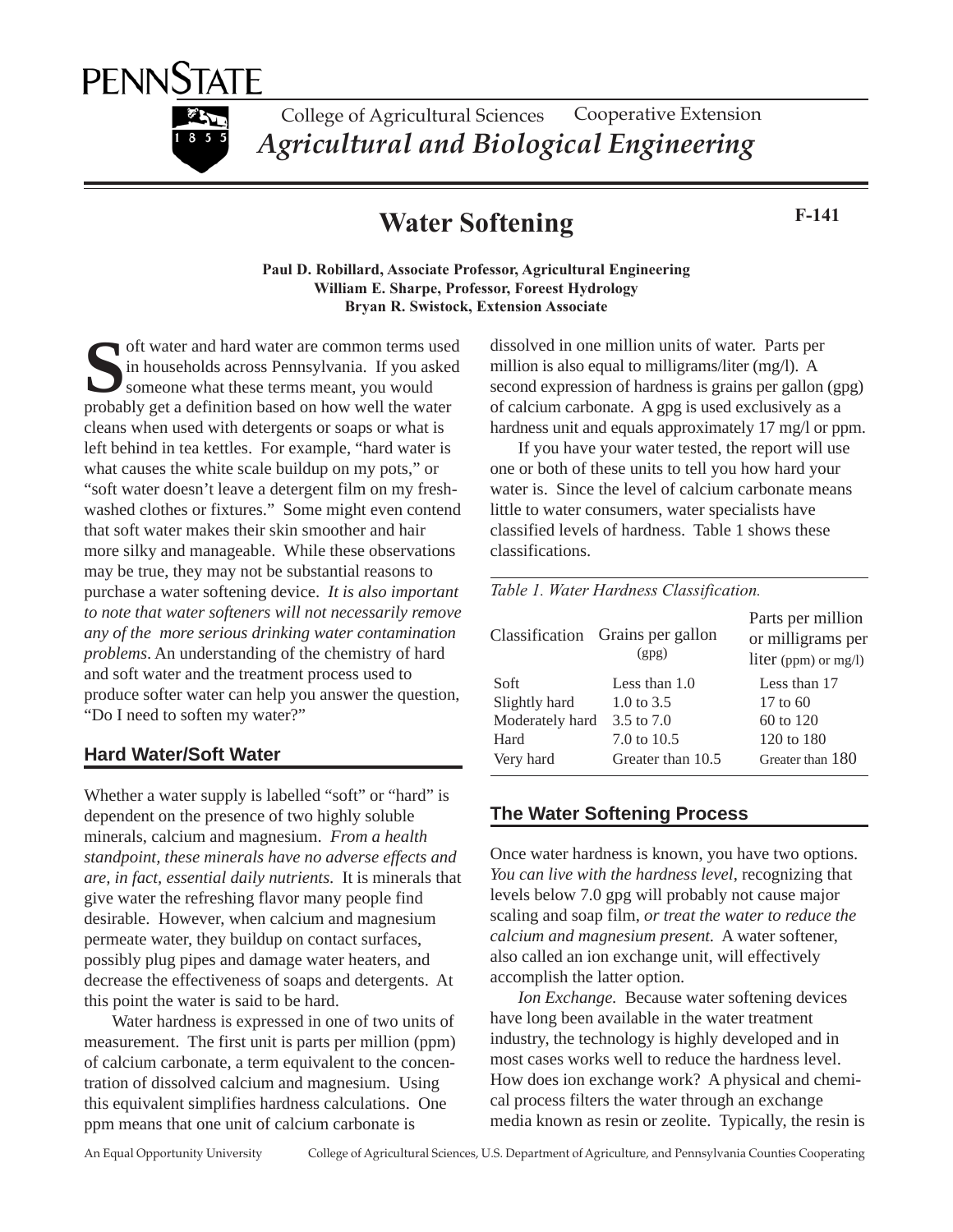a synthetic or natural, sand-like material coated with positively charged sodium ions. As the calcium and magnesium dissolves into positively charged ions, an ion exchange environment is created. The water flows through the unit while the resin releases its sodium ions and readily trades them for the calcium and magnesium ions. The water flowing out of the device is now considered soft.

*Regeneration.* Clearly the resin is not an inexhaustible exchange site. When all the sodium exchange sites are replaced with hardness minerals, the resin is spent and will no longer soften water. At this point, the water softener will need to be run on an alternate cycle called regeneration. During this cycle, resin is backwashed with a salt solution. The brine is reverse flushed through the system taking with it the calcium and magnesium ions that had been adsorbed on the resin. Once backwashing is complete, the softener can be returned to use. Some water softeners will automatically switch to the operation cycle. Others have a manual switch. Figure 1 illustrates both cycles of the water softening process—ion exchange and regeneration.



**Figure 1. A typical water softener showing ion exchange and regeneration.**

*Kinds of softeners.* Although many brands and models of ion exchange units exist on the market, all essentially perform the same with minor differences in extra features, flow rates, etc. Nearly all softeners fall into one of two categories. Timed models have programmable timeclocks that will regenerate on a predetermined schedule and then return to service. These work well for households that are on regular water-using cycles but will waste more water and salt

because they regenerate whether the resin needs it or not. Demand-control models, with either electrical and mechanical sensors, usually regenerate after so many gallons of water have been softened. Such models are convenient if you have a fluctuating water use schedule.

*Maintenance.* No matter which model you choose, all water softeners need to be properly maintained. The brine solution must be mixed and stored in the brine tank. Periodic clogging of the resin also requires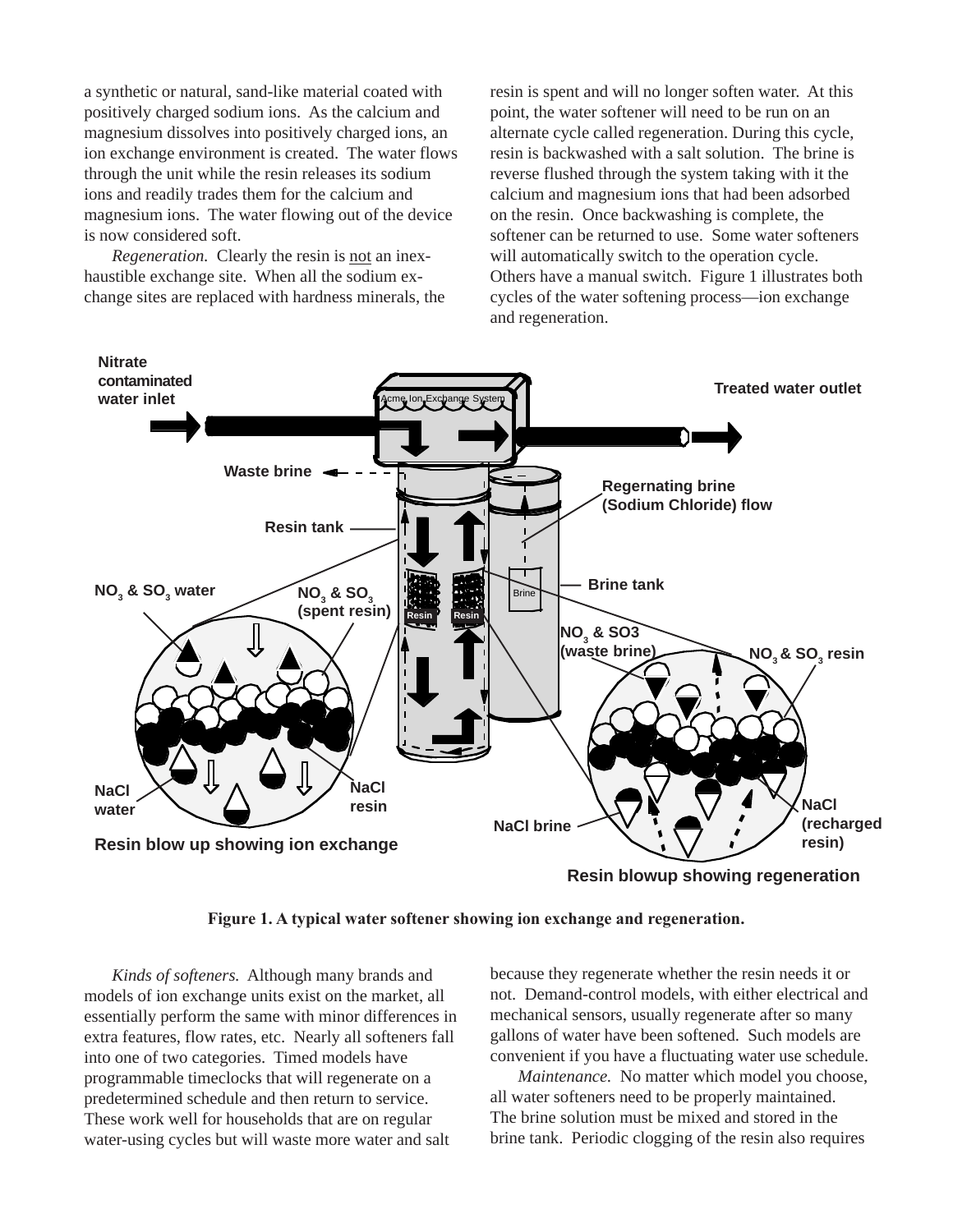special attention. For example, if the raw water supply is turbid it may clog the resin with mud and clay. Sometimes, normal backwashing with water will solve this problem. If not, slowly stir the resin during the backwash cycle to help break up the material. Likewise, bacteria and fungi also form mats in the resin that reduce its effectiveness. Disinfecting the water prior to softening or periodically cleaning the softener with chlorine bleach will eliminate these nuisances. However, read the manufacturer's instructions before adding any chemicals to the unit.

Iron fouling is another common maintenance problem for water softeners. Although colorless, reduced iron will be removed by the unit, red-oxidized iron (iron that has been exposed to air or chlorine) will clog the resin. Filtration prior to softening insures that oxidized iron is not processed in the softener. If the resin has already been fouled, commercial cleaners are available. Again, it is advisable to check the manufacturer's instructions for special precautions.

In some instances, resins can not be washed of contaminants and will need to be replaced. (This should *not* be the case if the resin is periodically regenerated and maintained.) Consult your water softener dealer for information on resin replacement.

*Costs.* Water softening costs depend on factors such as installation, maintenance fees, and size of the unit. You can also expect that with more convenience features, the price of the unit will increase. An average range for the hardware only is around \$500-\$1500.

## **Advantages and Disadvantages of Water Softening**

*As the water treatment industry has grown in the U.S., the concept of water softening has often been misconstrued as a purifying, cleansing or conditioning process*. This is due largely to exaggerated advertising and, in part, to consumer misconceptions about water treatment. But the reality is that water softening simply removes hardness minerals and eliminates problems that are a nuisance and not a threat to human health. The decision "to soften or not to soften" is a matter of personal preference not necessity. However, water softening does have advantages, and disadvantages, that make this decision a significant one.

*Advantages*. Most consumers would agree that hard water leaves scales on pots, soap films on skin, and detergent curds in the washing machine. More importantly, scales can also buildup on hot water heaters and decrease their useful life. Soap film and detergent curds in bathtubs and appliances indicate that you are not getting the maximum cleaning action from these products. Soft water not only eliminates these nuisances but also protects appliances and saves cleaning time.

There are other advantages to water softening, as well. It is a well developed technology that has been used in homes for almost 65 years. The equipment is reliable, effective, and widely available, providing consumers with convenient features and a selective market. The simple technology of softening makes it easy to bypass toilets and outdoor faucets. Finally softening systems are adaptable for mixing softened and unsoftened water to produce a lower hardness level.

*Disadvantages.* The major disadvantage to water softening is the potential health risks for people on low sodium diets. The exchange of hardness minerals for sodium adds 7.5 milligrams per quart for each gpg of hardness removed. In addition, calcium and magnesium are eliminated from the homeowner's diet.

Maintenance is another consideration. While you can purchase models with special features that do everything but add the salt, you will pay for each additional feature. The tradeoff will be cost for convenience and you have no longterm guarantee that the special feature will not fail. Depending on the water source, you may have to filter turbid water or disinfect bacteria-laden water—all before it even reaches the softening unit. Finally, if you own a septic system, you should consider the additional load on your drainage field from backwashing and regeneration. Estimates indicate that about 50 gallons of water are used for each regeneration cycle. This may or may not cause hydraulic overload of the septic system.

### **Selecting a Water Softener**

If after weighing the advantages and disadvantages of water softening, you decide to soften your water, the next question you must consider is "How much?" Have the water tested *by an independent lab* and determine its classification from Table 1. Although many water softening companies offer free hardness testing, its best to have a third party evaluation. An independent lab test is not expensive and will protect you from being oversold. Next, recognize that unless your water is extremely hard, all the incoming water does not need to be softened. Showers, sinks, and laundry hookups probably should be softened; toilets, outside spigots, and basement sinks can be bypassed. In some cases, you may desire to soften the hot water only. Measure the water usage at the designated hookups for each person in the household or use the following table as a guide.